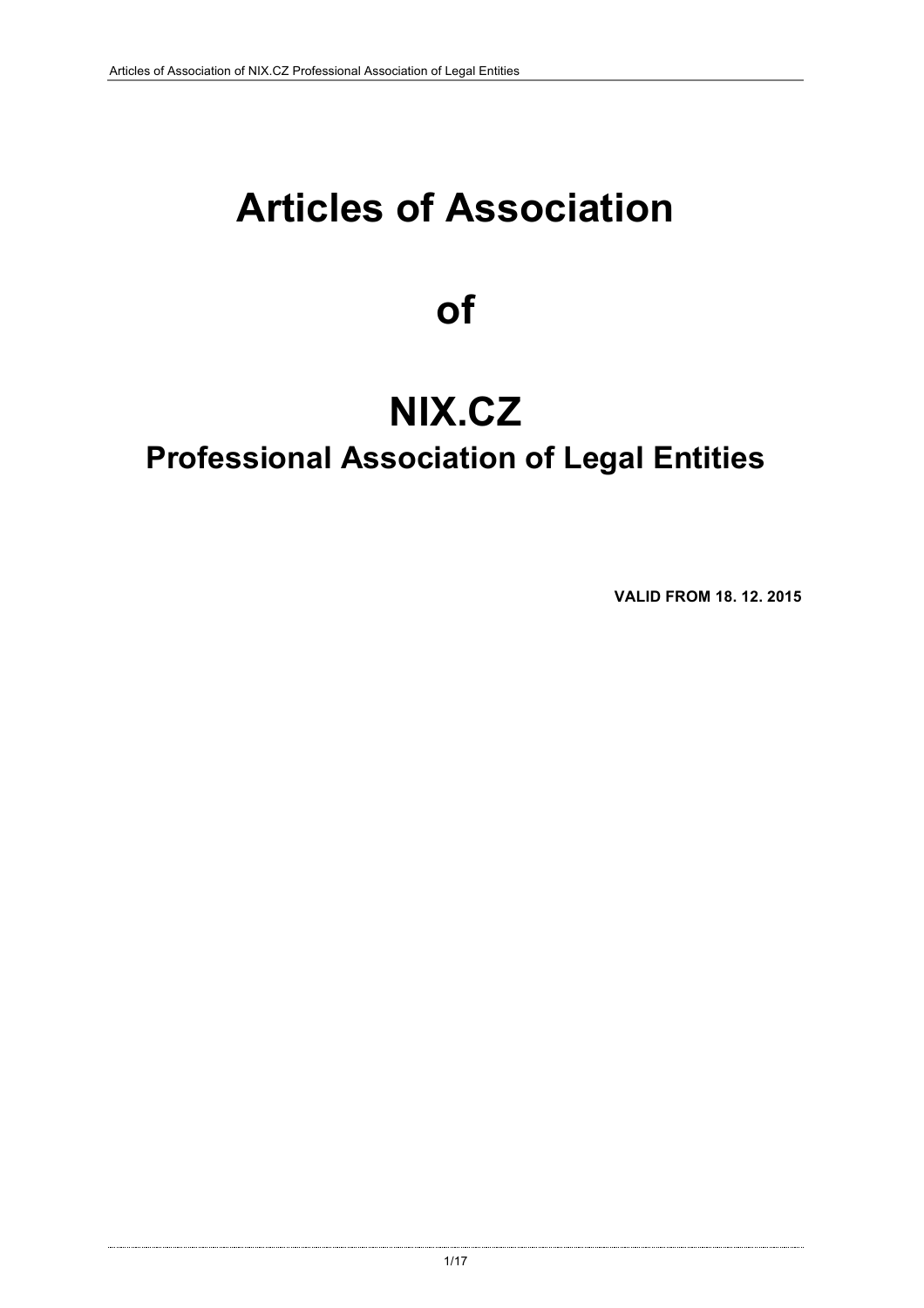| Т.    |                            |  |  |
|-------|----------------------------|--|--|
|       | Article 1.                 |  |  |
|       | Article 2.                 |  |  |
|       | Article 3.                 |  |  |
|       | Article 4.                 |  |  |
| Ш.    |                            |  |  |
|       | Article 5.                 |  |  |
|       | Article 6.                 |  |  |
|       | Article 7.                 |  |  |
|       | Article 8.                 |  |  |
|       | Article 9.                 |  |  |
| III.  |                            |  |  |
|       | Article 10.                |  |  |
|       | Article 11.                |  |  |
|       | Article 12.                |  |  |
|       | Article 13.                |  |  |
|       | Article 14.                |  |  |
|       | Article 15.                |  |  |
|       | Article 16.                |  |  |
| IV.   |                            |  |  |
|       | Article 17.                |  |  |
|       | Article 18.                |  |  |
|       | Article 19.                |  |  |
|       | Article 20.                |  |  |
|       | Article 21.                |  |  |
| V.    |                            |  |  |
|       | Article 22.                |  |  |
|       | Article 23.                |  |  |
|       | Article 24.                |  |  |
| VI.   |                            |  |  |
|       | Article 25.                |  |  |
|       | Article 26.                |  |  |
| VII.  |                            |  |  |
|       | Article 27.                |  |  |
|       | Article 28.                |  |  |
|       | Article 29.                |  |  |
|       | Article 30.                |  |  |
|       | Article 31.                |  |  |
| VIII. |                            |  |  |
|       | Article 32.                |  |  |
|       | Article 33.                |  |  |
|       | Article 34.                |  |  |
|       |                            |  |  |
| IX.   | Article 35.                |  |  |
|       |                            |  |  |
|       | Article 36.<br>Article 37. |  |  |
|       |                            |  |  |
| Х.    |                            |  |  |
|       | Article 38.                |  |  |
|       | Article 39.                |  |  |
|       | Article 40.                |  |  |
|       | Article 41.                |  |  |
|       | Article 42.                |  |  |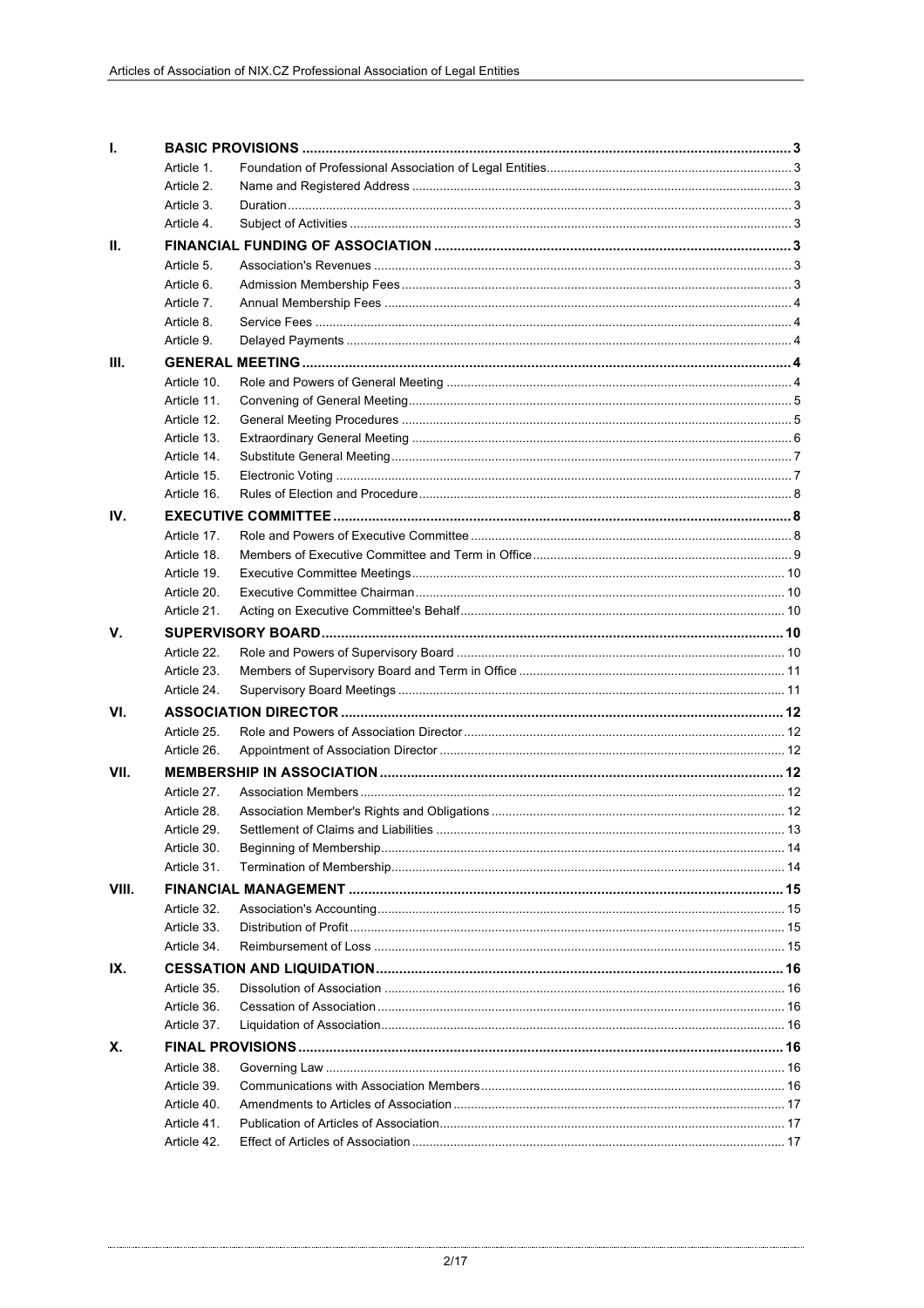### **I. BASIC PROVISIONS**

#### **Article 1 Foundation of Professional Association of Legal Entities**

- 1. NIX.CZ, a professional association of legal entities (hereinafter the "Association"), was established by its Memorandum of Association on August 30, 1996.
- 2. The Association is entered in the Association Register kept by the Municipal Court in Prague under file No. L
- 3. The Association's identification number is 65990471.

#### **Article 2 Name and Registered Address**

- a) The Association acts under the name NIX.CZ, z.s.p.o.
- b) The registered address of the Association is in Prague.

#### **Article 3 Duration**

1. The Association is established for an indefinite period of time.

#### **Article 4 Subject of Activities**

- 1. The subject of the Association's activities consists of:
	- a) Protection of ISPs' common interests;
	- b) Operation of Neutral Internet Exchange nodes;
	- c) Provision of services (both free of charge and paid) to the Association members (hereinafter the "main activities").
- 2. In addition to the activities for which the Association was founded, it may also provide other services connected with Internet operation (hereinafter the "economic activities") – profit from the economic activities is meant to be used for financing the main activities.

### **II. FINANCIAL FUNDING OF ASSOCIATION**

#### **Article 5 Association's Revenues**

- 1. The association's activities are financed from:
	- a) Admission membership fees;
	- b) Annual membership fees;
	- c) Fees paid by the Association's members and customers for services provided by the Association.

#### **Article 6 Admission Membership Fees**

- 1. The admission fee amounts to 20,000 CZK for the founding members of the Association and is due to be paid by the day of signature of the Memorandum of Association. All such membership fees have been fully paid up.
- 2. The admission fee for a new member is set out in the Pricelist approved by the General Meeting; this fee is due to be paid before a decision is made on the member's admission. Payment of a new member's admission fee can, under the conditions stipulated in the Pricelist, be substituted with a payment of the customer fee.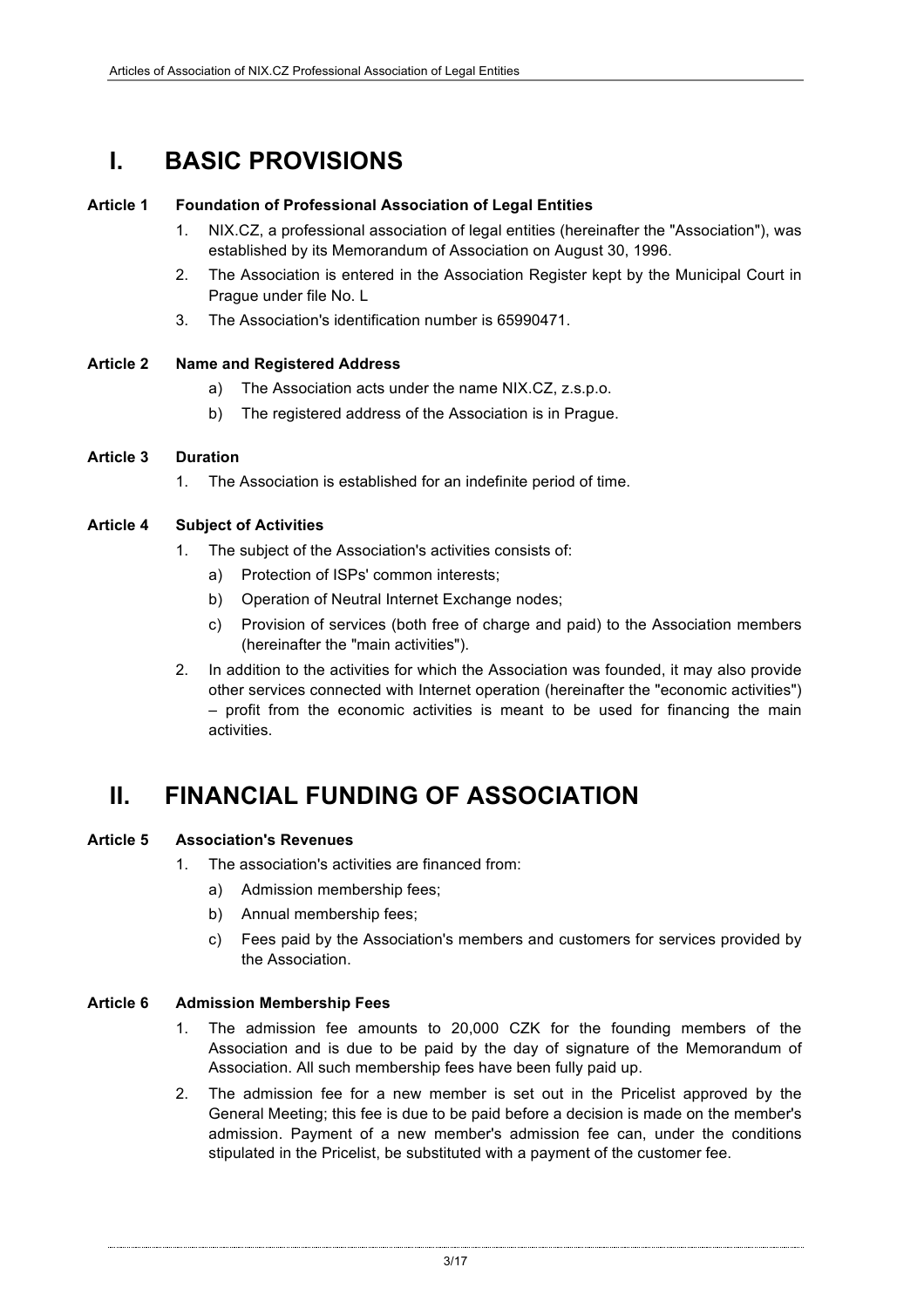#### **Article 7 Annual Membership Fees**

- 1. The annual membership fee amounts are determined by the General Meeting on the basis of the Association's budget.
- 2. The annual membership fee of a member joining the Association in the course of a calendar year is determined as a proportional part of the annual membership fee corresponding to the duration of membership in that year.
- 3. The annual membership fee is due to be paid in four instalments, each of them by the last day of the calendar quarter for which the fee instalment is paid; if a new member is admitted within a calendar year, they shall pay a proportional amount of the quarterly instalment together with the admission fee.

#### **Article 8 Service Fees**

1. The amount of fees to be paid for services provided to the Association's members or customers are governed by the Pricelist, which is approved by the General Meeting.

#### **Article 9 Delayed Payments**

- 1. Penalties for delayed payment of the annual membership fee or a service fee are governed by the Pricelist, which is approved by the General Meeting.
- 2. If there is a delay longer than one month, the General Meeting is entitled to expel the member in such default.

### **III. GENERAL MEETING**

#### **Article 10 Role and Powers of General Meeting**

- 1. The General Meeting is the highest body of the Association.
- 2. Each member of the Association has the right to attend the General Meeting, in person by its statutory body, or member(s) of the statutory body, who is/are, in compliance with the Commercial Register extract, authorised to act on the member's behalf, or by an attorney of such person(s) on the basis of a Power of Attorney.
- 3. Each member has one vote at the General Meeting.
- 4. The powers of the General Meeting include:
	- a) election, removal and remuneration of the Executive Committee and Supervisory Board members;
	- b) approval of amendments to the Articles of Association;
	- c) expulsion of members from the Association;
	- d) dissolution of the Association;
	- e) approval of the annual financial statements and of the annual report;
	- f) approval of the budget for a calendar year and determination of the annual membership fee amount;
	- g) *[omitted]*
	- h) *[omitted]*
	- i) approval of model contracts to be concluded between the Association and members of the Executive committee and/or Supervisory Board
	- j) further matters entrusted to the powers of the General Meeting elsewhere herein.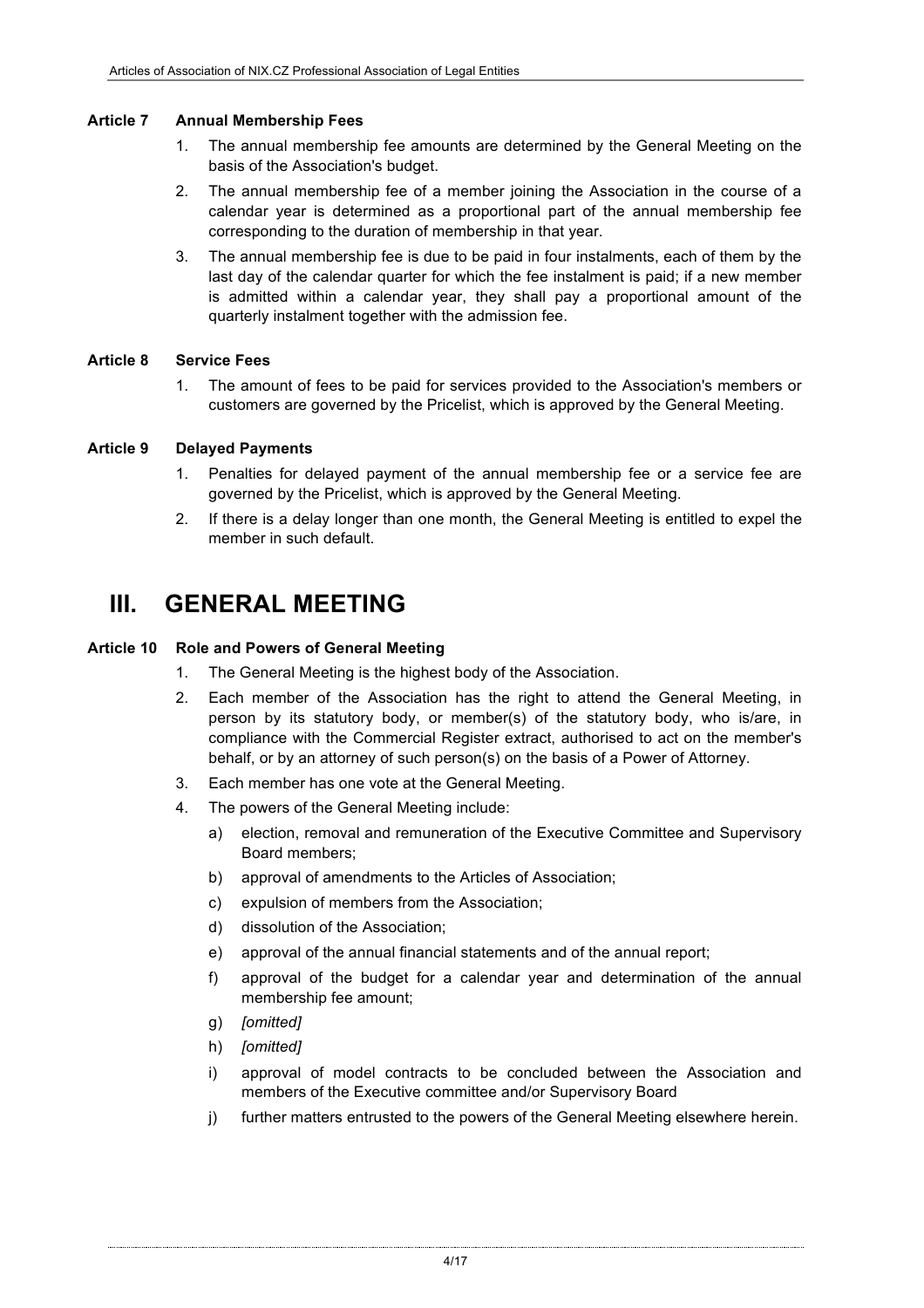#### **Article 11 Convening of General Meeting**

- 1. The General Meeting is held at least once a year, no later than by December 31 of each calendar year. This does not apply to cases when an electronic voting has taken place (Article 15 hereof).
- 2. The General Meeting must be convened to be held in the Czech Republic on a working day.
- 3. The General Meeting is convened by the Executive Committee no later than 30 days before the date of the General Meeting, by an invitation card sent by registered letter to all members, or by personal delivery to members, who sign for receipt of the invitation card.
- 4. An invitation to the General Meeting shall include:
	- a) the name and registered address of the Association;
	- b) the place, date and hour of the General Meeting;
	- c) an agenda with texts of proposed resolutions;
	- d) a list of source information materials for individual items on the agenda, if such materials exist.
- 5. If required by the Supervisory Board or Association members holding at least 20% of all the votes, the Executive Committee shall be obliged to include their written proposals into the agenda. Each such proposal must contain the name of the proposed item to the agenda, source materials (if any), and the text of the proposed resolution. If a proposal has been submitted to the Executive Committee after the invitation was sent, the Executive Committee shall announce the addition to the General Meeting agenda no later than 15 days before the General Meeting date, according to the method stipulated for the convening of the General Meeting (Article 11, Clause 3 hereof). If such an announcement is impossible, the matter can only be added to the agenda according to the procedure for the introduction of a matter not shown on the invitation to the General Meeting (Article 12, Clause 1 hereof).
- 6. Source materials to agenda items shall be sent by the Executive Committee to the members as a whole, in writing or electronic form, no later than by the time limit stipulated in Clause 5. Each member is entitled to request from the Association secretariat to be sent one copy of all source materials to all agenda items, at that member's own expense. The secretariat shall send materials so requested to the member without undue delay.

#### **Article 12 General Meeting Procedures**

- 1. The General Meeting proceeds according to the announced agenda in the invitation card or announced later according to Article 11, Clause 5 hereof. Any matters that are not stated on the agenda in the invitation card can only be decided if all members of the Association are present and approve of it.
- 2. The General Meeting has a quorum if the attending members cumulatively hold more than one half of the total number of votes. For these purposes, the votes of members who are absent from the General Assembly and who were also absent from the last two immediately preceding General Assemblies, are excluded from the total number of votes.
- 3. The General Meeting decides by a simple majority of the attending members' votes, except for decisions for which the present Articles of Association require a different majority.
	- a) The General Meeting decides by at least a two-thirds majority of the attending members' votes in the following instances – Article 10, Clause 4 letters b) and d)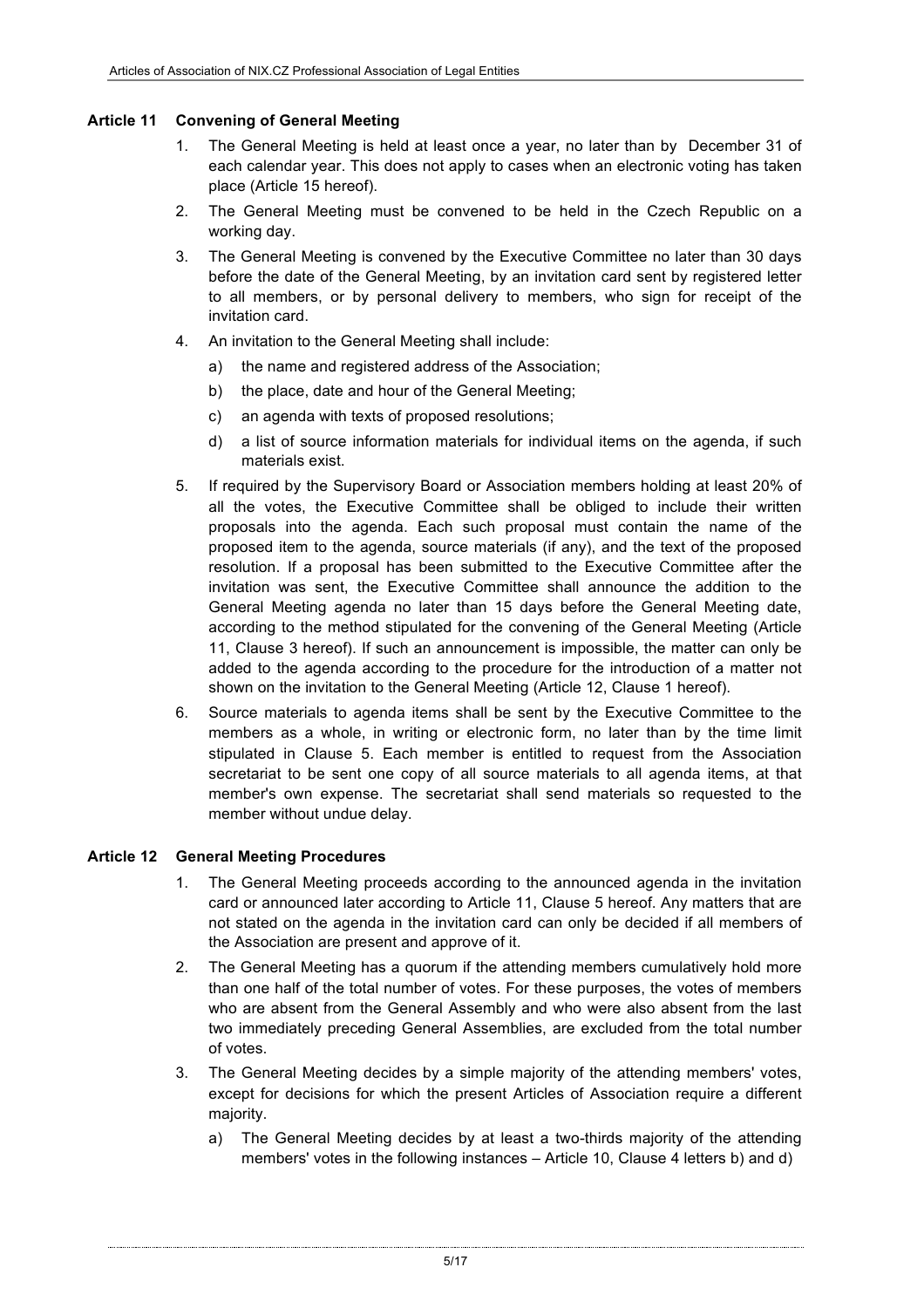- b) Elections of the Association body's members follow the election rules approved by the General Meeting.
- 4. Minutes of the General Meeting are recorded. The Executive Committee procures that the minutes are written within 30 days of the end of the General Meeting. The minutes are signed by the Chairman and the minutes clerk. Each member shall receive a copy of the General Meeting minutes. The original of the minutes is archived by the Association, together with the invitation cards and the attendance sheets, for the entire duration of the Association. Each member is entitled to request that the Executive Committee provide him with a copy of the minutes, or part thereof, from a General Meeting held at any time during the Association's existence. Such copies are made at the expense of the requesting party. The General Meeting minutes include the following information:
	- a) the name and registered address of the Association;
	- b) the venue and time of the General Meeting;
	- c) the name of the Chairman of the General Meeting, the minutes clerk and the vote teller;
	- d) a description of the discussions on agenda items;
	- e) the resolutions of the General Meeting and the results of its voting;
	- f) any protests put forth by a member of the Association, Executive Committee or Supervisory Board against the General Meeting's decision, if the protesting member requires so.

#### **Article 12a Voting by Mail at General Meeting**

- 1. Each member of the Association is entitled to vote by mail at the General Meeting.
- 2. The process of mail voting shall be as follows: a member of the Association shall deliver to the Association, by the moment of the General Meeting opening at the latest, a notice stating member's vote on each individual proposed resolution whose text has been specified in the invitation to the General Meeting or member's vote on individual proposals or counterproposals that were introduced to the members by the Executive Committee (Article 28 Clause 2 Letter a) hereof).
- 3. The member shall clearly state in the notice whether s/he votes "for", "against" or whether s/he abstains from voting. In case the member does not provide his decision for some of the proposed resolutions, proposals or counterproposals s/he is deemed to have abstained from voting.
- 4. The notice must clearly state that it is a notice concerning mail voting at the General Meeting held on the day for which the General Meeting has been convened. The notice must be made in writing (not electronic), must clearly identify the member concerned and must be signed by a person authorised to act on behalf of the member.
- 5. The notice shall be delivered to the registered office of the Association; if it is being delivered on the date of the relevant General Meeting it shall be sent to the venue of the General Meeting for the attention of the Executive Committee.
- 6. The members who delivered their mail voting notices shall be, for the purposes of the General Meeting quorum consideration (Article 12, Clause 2 hereof), deemed present in person and vote on the resolutions whose text has been specified in the invitation to the General Meeting or member's vote on individual proposals or counterproposals that were introduced to the members by the Executive Committee (Article 28 Clause 2 Letter a) hereof). Concerning voting on all the other resolutions, proposals or counterproposals such members shall be deemed absent.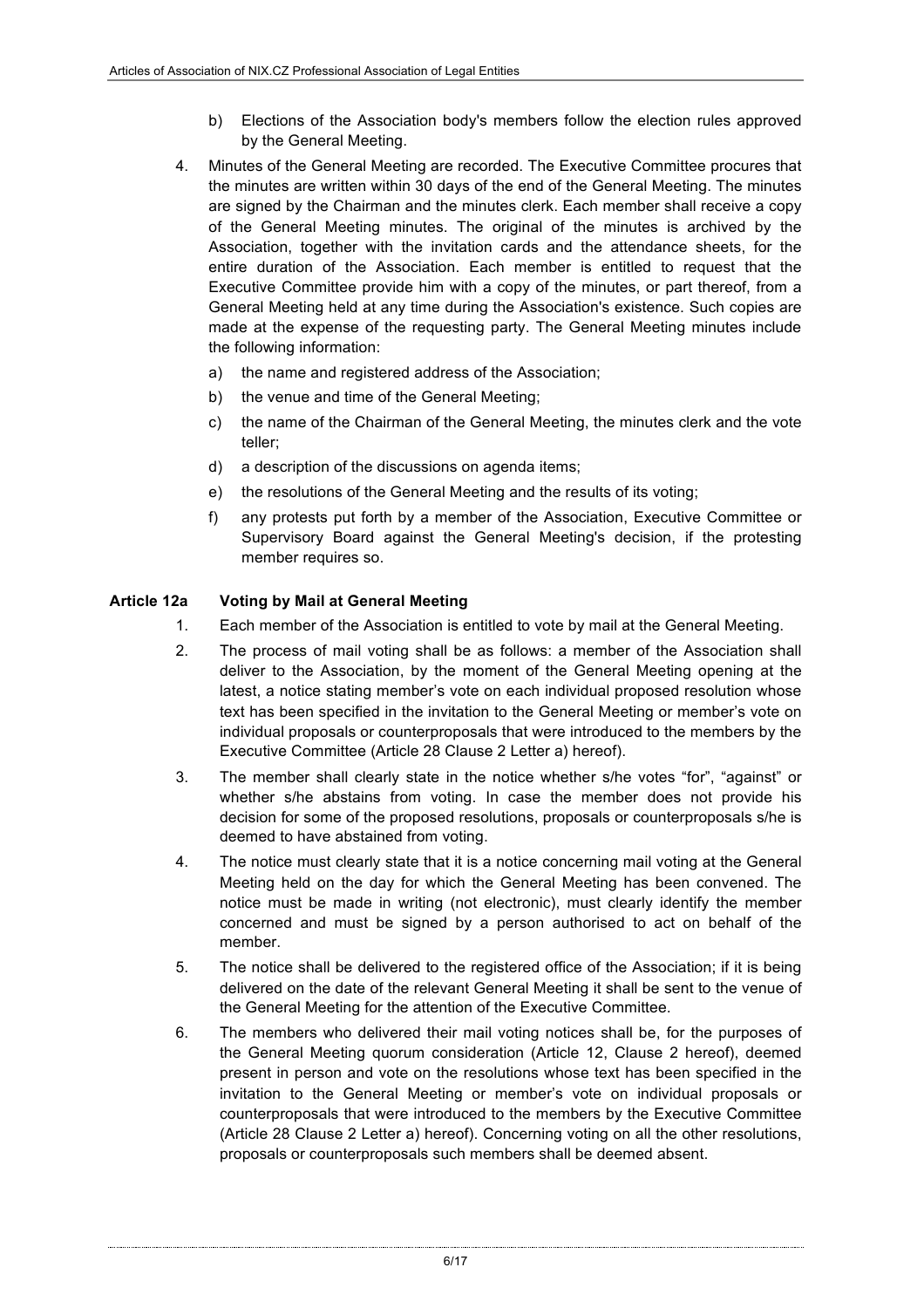#### **Article 13 Extraordinary General Meeting**

- 1. The Supervisory Board or a group of Association members holding more than one third of all votes may request in writing that the Executive Committee should convene an Extraordinary General Meeting. Such a request shall contain names of items on the agenda, source materials and texts of proposed resolutions.
- 2. The Executive Committee shall convene the Extraordinary General Meeting so that it is held no later than within 45 days from the date on which the request was served on the Executive Committee. The Extraordinary General Meeting is convened according to the procedure stipulated for the convening of the regular General Meeting in Article 11, Clause 3 hereof.
- 3. The Executive Committee is entitled to add items to the proposed agenda of the Extraordinary General Meeting, but is not entitled to modify the names or contents of items put forth by the parties requesting that the Extraordinary General Meeting should be convened.
- 4. If the Executive Committee has not fulfilled its obligation to convene the Extraordinary General Meeting within the stipulated time limit (Article 13, Clause 2 hereof), the parties requesting that the Extraordinary General Meeting should be convened in the sense of Clause 1 of the present Article are entitled to convene the Extraordinary General Meeting themselves according to the procedure stipulated for the convening of the regular General Meeting in Article 11, Clause 3 hereof, and to include in the agenda all items they put forth in their request. The provision about addition to items on the agenda (Article 11, Clause 5 hereof) shall not be applicable in such an instance.

#### **Article 14 Substitute General Meeting**

- 1. If the General Meeting does not have a quorum at the time for which it is convened and does not acquire such a quorum within 30 minutes, the Executive Committee shall convene a Substitute General Meeting.
- 2. The Executive Committee shall convene a Substitute General Meeting according to the procedure stipulated for the convening of the regular General Meeting in Article 11, Clause 3 hereof, but the time limit is reduced by one half. The invitation must be sent no later than within 15 days from the date of the original General Meeting, and the Substitute General Meeting shall be held within 30 days from the date of the original General Meeting.
- 3. The Substitute General Meeting must not alter the agenda of the original General Meeting and has a quorum regardless of the number of attending members.

#### **Article 15 Electronic Voting**

- 1. Decisions entrusted to the General Meeting by the Articles of Association may be made from outside of a meeting by means of electronic voting; decisions made by electronic voting are deemed decisions of the General Meeting.
- 2. The Executive Committee invites members to vote on proposed resolutions by electronic means (the Association intranet or E-mail). The voting period lasts 21 days from the publication date of such an invitation.
- 3. Members' will expressed by the voting is assessed in compliance with the rules for communication between the Association and its members (Article 39, Clause 3 hereof).
- 4. The quorum is governed by the same rules as that of the General Meeting (Article 12, Clause 2 hereof). Voting members are deemed attending ones, regardless of whether they voted in one voting according to paragraph 2, sentence two, of all resolutions or just some.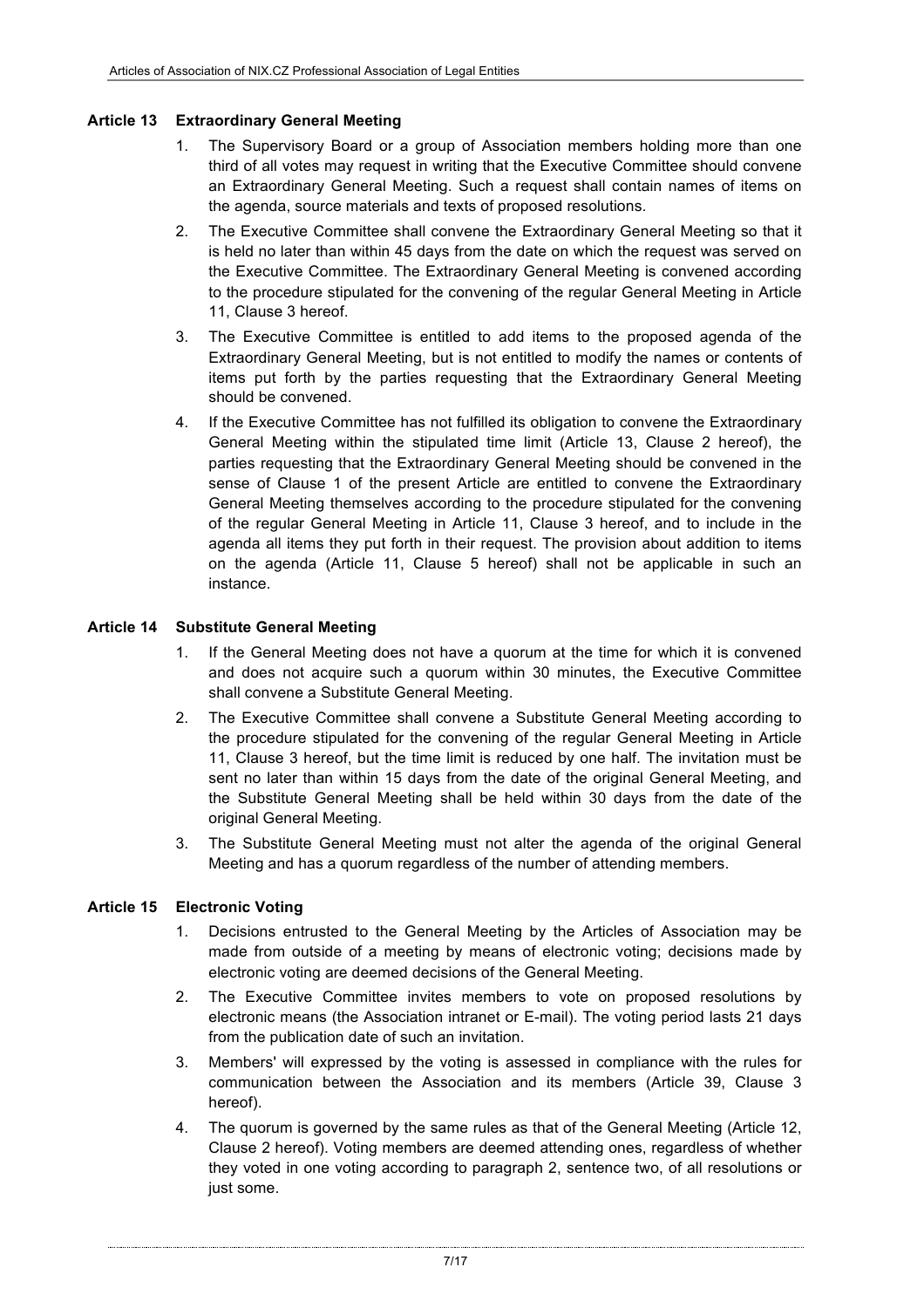- 5. The result of the voting is assessed as in case of the General Meeting (Article 12, Clause 3 hereof).
- 6. Any decision adopted this way shall be included in the relevant protocol on electronic voting. The provisions on minutes of the General Meeting (Article 12 Clause 4 hereof) shall apply accordingly to the protocol, whereas the protocol shall include a name list of Association members and their votes (for, against, abstained).
- 7. When voting is carried our electronically it is not possible to use mail voting at the relevant General Meeting (Article 12a hereof).

#### **Article 16 Rules of Election and Procedure**

- 1. The General Meeting shall issue the Rules of Procedure, which will provide for the attendance of members at the General Meeting, the discussions of the General Meeting, the exercise of members' rights, and voting at the General Meeting.
- 2. The General Meeting shall issue the Rules of Election, which will provide for the election of the Executive Committee and the Supervisory Board of the Association.

### **IV. EXECUTIVE COMMITTEE**

#### **Article 17 Role and Powers of Executive Committee**

- 1. The Executive Committee is the Association's statutory body; it directs the Association's activities and acts on the Association's behalf.
- 2. The Executive Committee decides in all matters that the Articles of Association do not reserve for the General Meeting or Supervisory Board. In its steps it follows the Articles of Association and the principles and instructions approved by the General Meeting.
- 3. The powers of the Executive Committee specifically include:
	- a) convening the General Meeting;
	- b) preparation and presentation at the General Meeting of:
		- *ba) draft amendments to the Articles of Association;*
		- *bb) annual financial statements and the annual report;*
		- *bc) draft budget for the financial year;*
		- *bd) proposal of the annual membership fee amount;*
		- *be) [omitted]*
		- *bf) proposals to dissolve the Association.*
	- c) putting into effect the resolutions of the General Meeting;
	- d) keeping a list of the Association's members;
	- e) keeping and/or procuring the keeping of prescribed accounting records, evidence, statistics and other legal obligations the Association has;
	- f) appointing and recalling Association Director and determining the extent of his/her rights and obligation including the remunerations and bonuses;
	- g) acting on the Association's behalf towards the public, specifically, making public statements on the Association's behalf;
	- h) providing the Association's members with information placed on the website www.nix.cz;
	- i) accepting new Association members;
	- j) approving of the Operating Rules of the Association and defining the pricelist of services.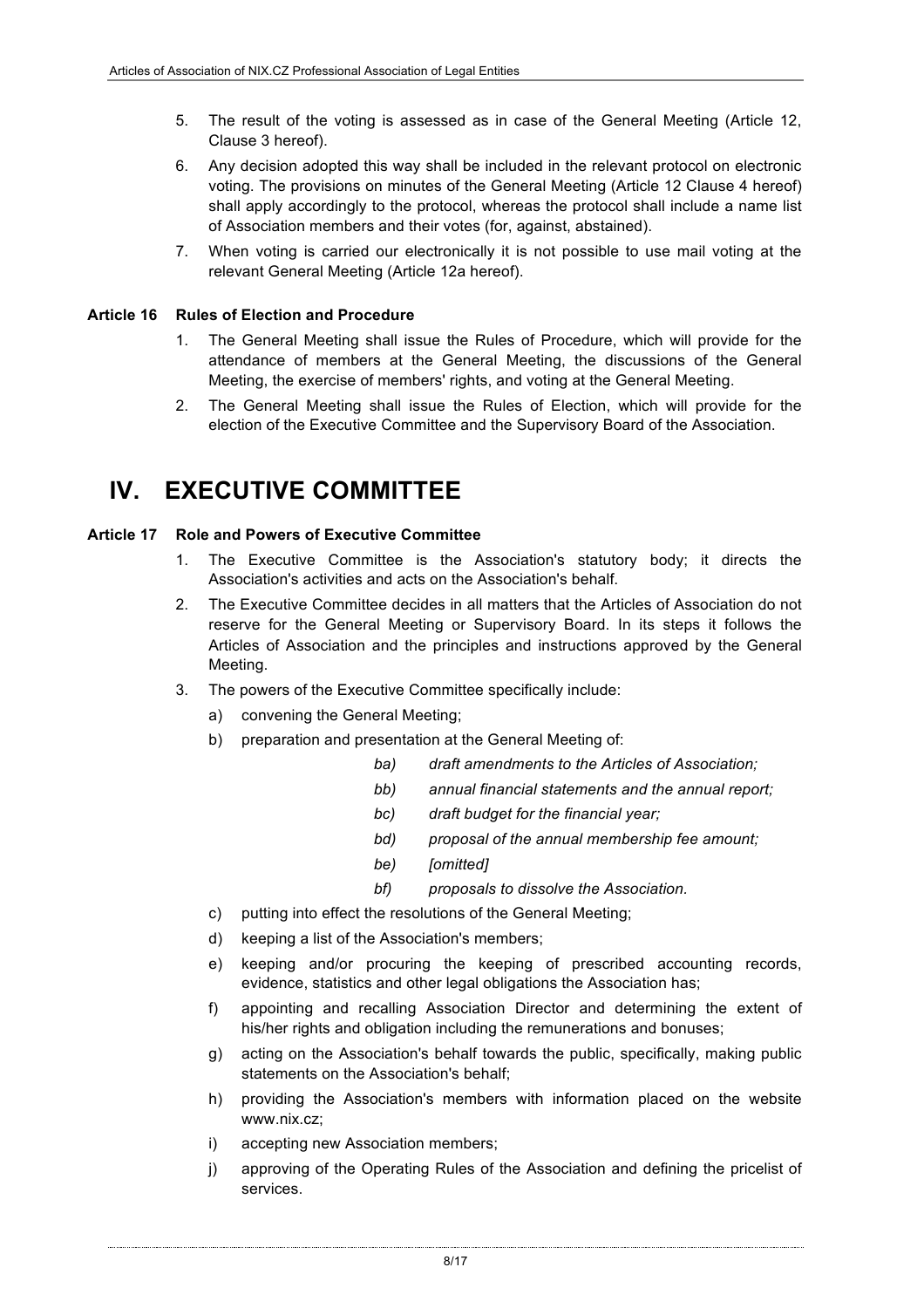#### **Article 18 Members of Executive Committee and Term in Office**

- 1. The Executive Committee has 5 members. A member of the Executive Committee may only be an individual who is at least 18 years old, is fully capable of legal acts and is irreproachable in the sense of the Trade Licensing Act.
- 2. The Executive Committee members' term in office is three years. Exercise of the Executive Committee member's powers shall terminate on the day upon which the new member is elected, but no later than three months after the date on which the term in office expires. The General Meeting may recall the Executive Committee members at any time. Members of the Executive Committee may be re-elected.
- 3. A member of the Executive Committee may resign by serving written notice upon the Executive Committee. The resigning member's exercise of powers is terminated on the date on which his/her resignation is discussed or should have been discussed by the Executive Committee. The Executive Committee is obliged to discuss the resignation of its member at the first meeting held after the Executive Committee learned of the member's resignation, but no later than 30 days after the resignation notice was served. If the Executive Committee member announces the resignation at a meeting of the Executive Committee, the exercise of powers is terminated upon expiration of two months from such announcement, unless the Executive Committee has approved another termination date on the resigning member's request.
- 4. If the number of the Executive Committee members elected by the General Meeting has not fallen below one half, the Executive Committee may co-opt substitute members until the next General Meeting is held, which will elect the new members of the Executive Committee.
- 5. The General Meeting elects and withdraws Executive Committee members. The Executive Committee elects its Chairman and Deputy Chairman from among its members.
- 6. The members of the Executive Committee are obliged to exercise their powers with due professional care and not to disclose any confidential information or facts, disclosure of which to third parties might injure the Association or its members.
- 7. A non-competition clause applies to Executive Committee members. The Board of Directors members shall not:
	- a) on their own name or their own account, enter into transactions whose subject would be identical with or similar to the subject of the Association's activities in the sense of Article 4, Clause 2, letter or mediate such transactions on their own name or account or on the account of an affiliated person;
	- b) be a partner, shareholder, ownership interest holder or member in a person (including subjects without a legal entity status); or participate in activities of such a person as an advisor, consultant or on any similar grounds, if the scope of activities of such a person in the country where the Association operates a Neutral Internet Exchange node is identical with or similar to the subject of the Association's activities in the sense of Article 4, Clause 2, letter;
	- c) be a member of a statutory or controlling body of a person described under letter b) above.

If a member of the Board of Directors breaches the competition clause, the Association is entitled to claim and the member of the Board of Directors is obliged to pay to the Association his/her enrichment received from transactions at which he breached the competition clause. This will not affect any claims for damages.

8. Executive Committee members are remunerated for their efforts. The General Meeting decides about the amount and terms of payment of such remuneration. Executive Committee members are entitled to be reimbursed by the Association for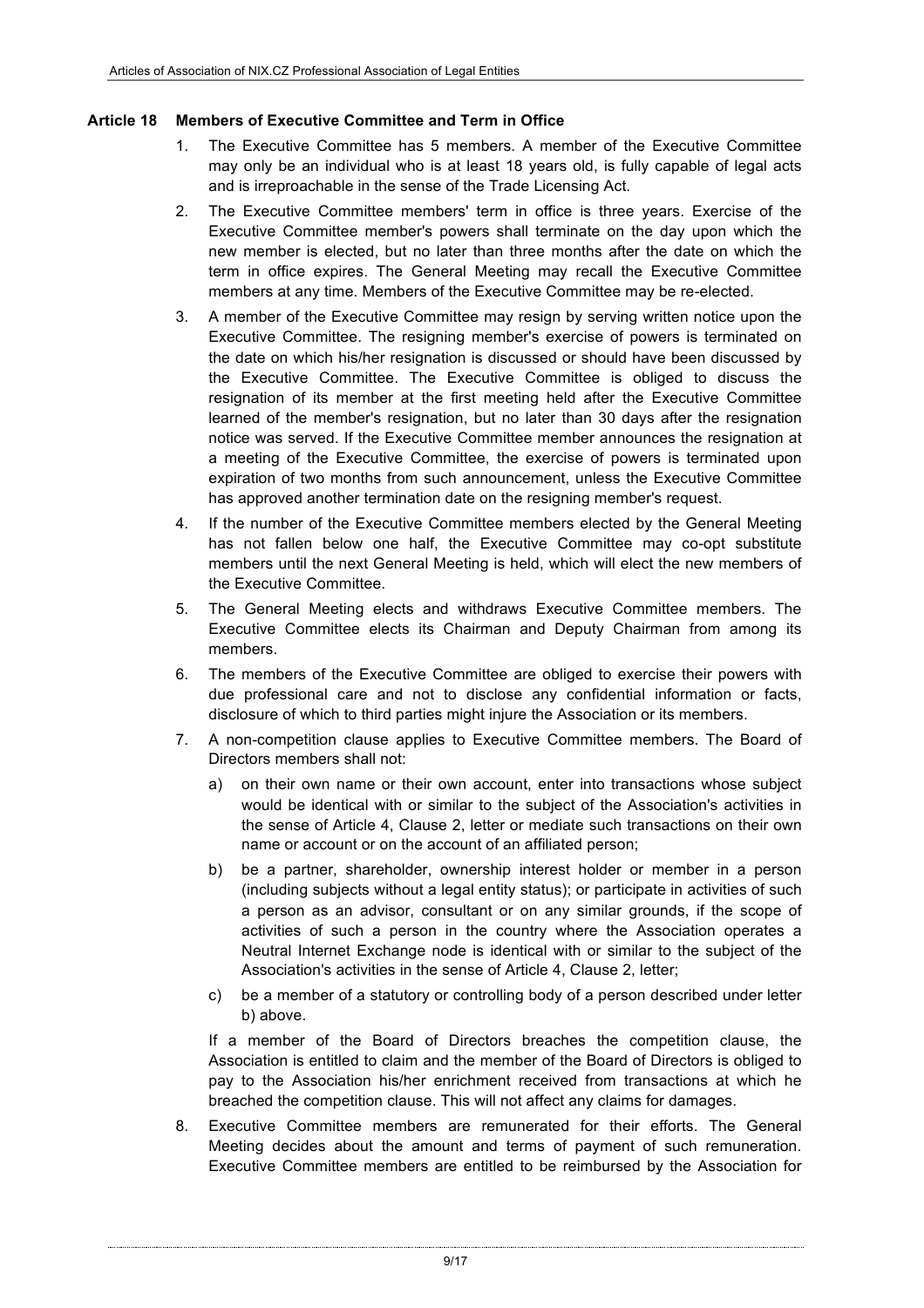expenses incurred in connection with exercise of the Executive Committee member's powers.

#### **Article 19 Executive Committee Meetings**

- 1. Executive Committee meetings are held as required by the Association, at least once every three months. The Chairman convenes a meeting of the Executive Committee in writing, by fax or in electronic form.
- 2. The chairman of the Executive Committee shall convene a meeting of the Executive Committee no later than within 30 days from the date on which such convening is requested by a member of the Executive Committee, by the Supervisory Board, or by members of the Association holding more than one third of the total amount of votes.
- 3. The Executive Committee has a quorum if a simple majority of its members are attending.
- 4. The Executive Committee makes decisions by a simple majority of the attending members' votes. Each member has one vote. If there is a tie, the Chairman's vote prevails.
- 5. Minutes of the Executive Committee meetings are recorded; the minutes are signed by the chairman.
- 6. The Executive Committee may accept resolutions even outside its meeting, by fax or an agreed-upon electronic from. If this is the case, the voting members are deemed present. Such decisions must be recorded in the minutes of the next meeting of the Executive Committee.
- 7. The Executive Committee can adopt Rules of Procedure which will further specify the conditions of Executive Committee's meeting, acting and decision-taking.

#### **Article 20 Executive Committee Chairman**

1. The Chairman of the Executive Committee conducts the Association's everyday matters when the Association Director position is vacant.

#### **Article 21 Acting on Executive Committee's Behalf**

- 1. The Executive Committee acts and signs on behalf of the Association; namely. At least two members of the Executive Committee act and sign jointly on behalf of the Executive Committee, whereas one of these members must be the Executive Committee Chairman or Deputy Chairman.
- 2. The persons specified in Clause 1 of the present Article sign on the Association's behalf by attaching their names and signatures to the name of the Association.

### **V. SUPERVISORY BOARD**

#### **Article 22 Role and Powers of Supervisory Board**

- 1. The Supervisory Board is the Association's supervisory body; it supervises the Executive Committee's exercise of powers and the activities of the Association.
- 2. The Supervisory Board's powers specifically include:
	- a) the inspection of all documents and records concerning the Association's activities;
	- b) verifying whether accounting records are kept faithfully, reflect reality and are in compliance with applicable laws and regulations;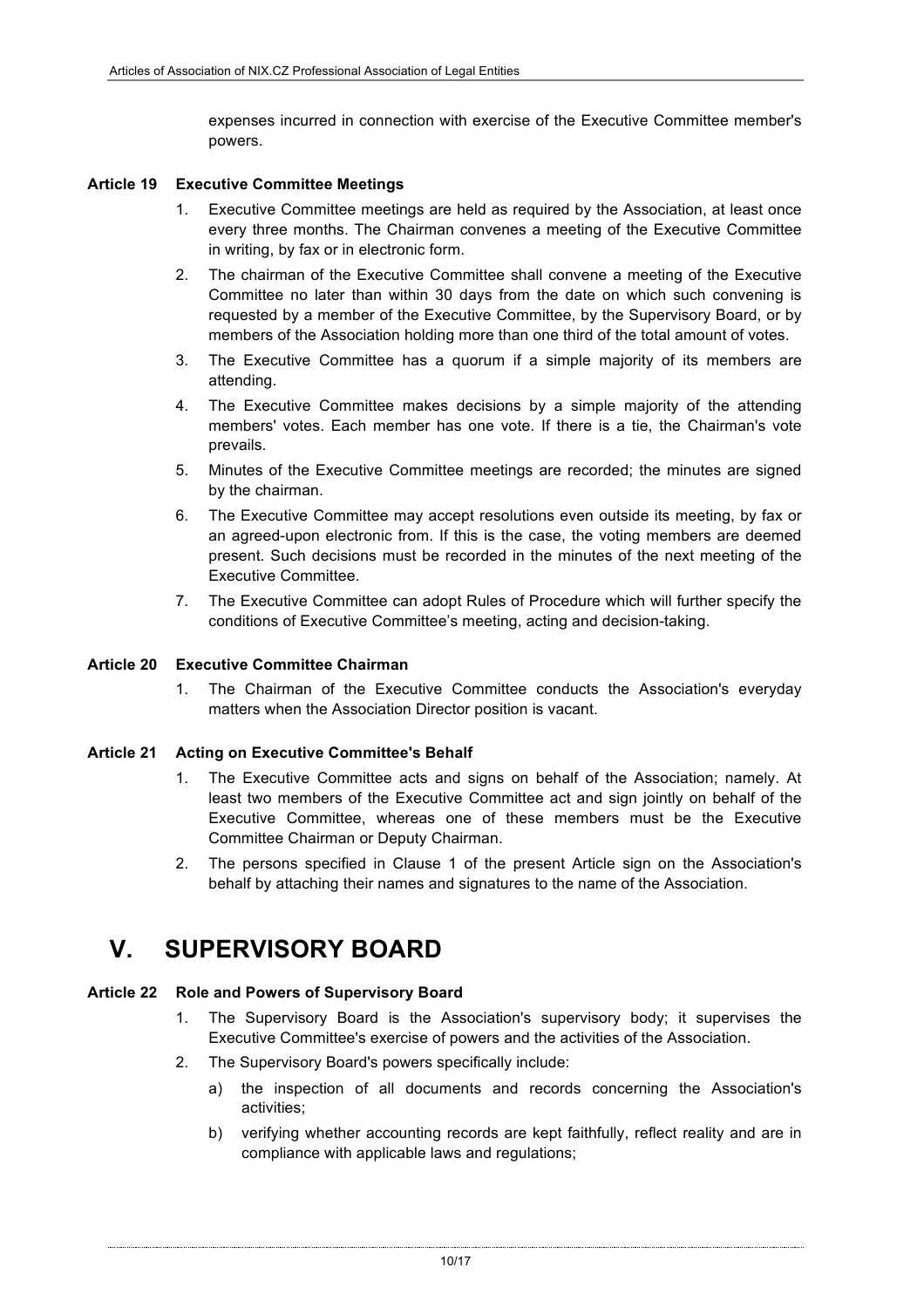- c) verifying whether the Association's activities are being carried out in compliance with applicable laws and regulations, the Articles of Association and the instructions of the General Meeting;
- d) auditing the Association's financial statements;
- e) attending the General Meeting and explaining to the General Meeting the results of the supervision activities;
- f) convening the General Meeting and proposing necessary measures if the Association's justified interest so requires.
- 3. The Supervisory Board submits to the General Meeting, and at the Supervisory Board's discretion to the Executive Committee, written reports of its activities and results of inspections.

#### **Article 23 Members of Supervisory Board and Term in Office**

- 1. The Supervisory Board has 3 members. A member of the Supervisory Board may only be an individual who is at least 18 years old, is fully capable of legal acts and is irreproachable in the sense of the Trade Licensing Act. No members of the Supervisory Board may at the same time be a member of the Executive Committee.
- 2. The Supervisory Board members' term in office is three years. Exercise of the Supervisory Board member's powers shall terminate on the day on which the new member is elected, but no later than three months after the date on which the term in office expires. The General Meeting may recall the Supervisory Board members at any time. Members of the Supervisory Board may be re-elected.
- 3. A member of the Supervisory Board may resign by serving written notice upon the Supervisory Board. The resigning member's exercise of powers is terminated on the date upon which his/her resignation is discussed or should have been discussed by the Supervisory Board. The Supervisory Board is obliged to discuss the resignation of its member at the first meeting held after the Supervisory Board learned of the member's resignation, but no later than 30 days after the resignation notice was served. If the Supervisory Board member announces the resignation at a meeting of the Supervisory Board, the exercise of powers is terminated on expiration of two months from such an announcement, unless the Supervisory Board has approved another termination date on the resigning member's request.
- 4. The General Meeting elects and recalls the Supervisory Board members. The Supervisory Board elects its Chairman from among its members.
- 5. The members of the Supervisory Board are obliged to exercise their powers with due professional care and not to disclose any confidential information or facts, disclosure of which to third parties might injure the Association or its members.
- 6. Members of the Supervisory Board are subject to the non-competition clause; the provisions of Article 18, Clause 7 shall be applied *mutatis mutandis*.
- 7. Supervisory Board members are remunerated for their efforts. The General Meeting decides about the amount and terms of payment of such remuneration. Supervisory Board members are entitled to be reimbursed by the Association for expenses incurred in connection with exercise of the Supervisory Board member's powers.

#### **Article 24 Supervisory Board Meetings**

- 1. The Supervisory Board meetings are held as required by the Association, at least once every three months. The Chairman convenes a meeting of the Supervisory Board in writing, by fax or in electronic form.
- 2. The Chairman of the Supervisory Board shall convene a meeting of the Supervisory Board no later than within 30 days from the date on which such convening is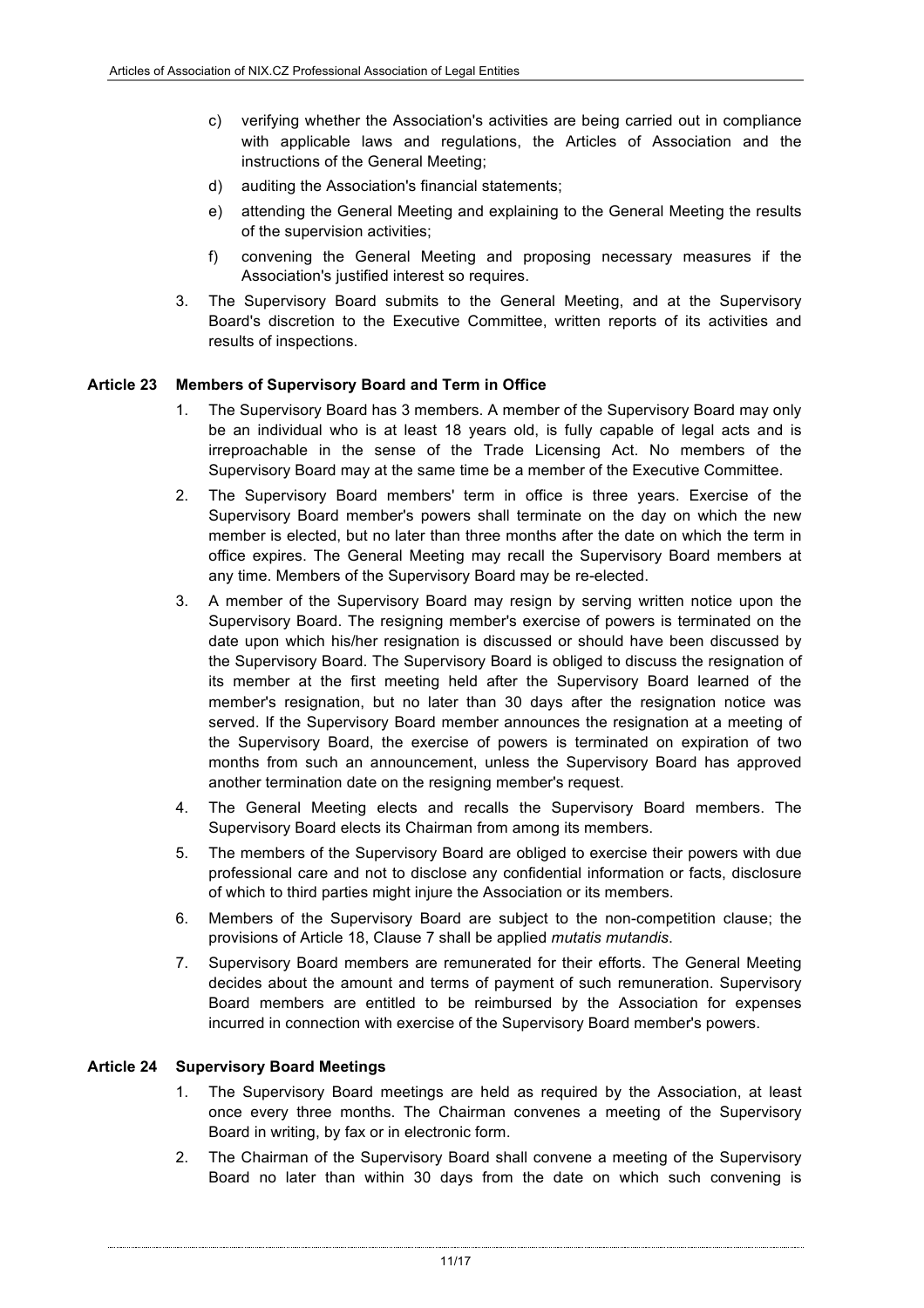requested by the Executive Committee or by members of the Association holding more than one third of the total amount of votes.

- 3. The Supervisory Board has a quorum if a simple majority of its members are attending.
- 4. The Supervisory Board makes decisions by a simple majority of the attending members' votes. Each member has one vote.
- 5. Minutes of the Supervisory Board meetings are recorded; the minutes are signed by the Chairman.

### **VI. ASSOCIATION DIRECTOR**

#### **Article 25 Role and Powers of Association Director**

- 1. The Association Director is responsible for the overall coordination, conduct and operations of the Association and employees thereof (if any).
- 2. The Association Director must follow the Articles of the Association, instructions of the Executive Committee and resolutions of the General Meeting.
- 3. The Association Director reports to the Executive Committee.

#### **Article 26 Appointment of Association Director**

1. The Association Director is appointed and recalled by the Executive Committee; the Executive Committee also determines the Director's rights and obligation, remuneration and bonuses.

### **VII. MEMBERSHIP IN ASSOCIATION**

#### **Article 27 Association Members**

- 1. Any legal entity may become a member of the Association if it:
	- a) complies with the conditions stated in the Operating Rules;
	- b) agrees with the Articles of Association;
	- c) and has not been expelled from the Association (Article 31, Clause 3 hereof).
- 2. The new member submits an extract from the official registry the member is entered in made no earlier than 90 days before and also submit an affidavit to declare the compliance with the condition stipulated in Cause VII., Article 27, Clause 1 letter b). If the applicant is a subject that is not entered into registers, or no extracts are made of the registers in which it is entered, the extract can be substituted by an affidavit acknowledging this.
- 3. Documents and affidavits according to Clause 1 are submitted as originals or as officially certified copies. Signatures on affidavits and on applications for the Association membership must be officially certified.

#### **Article 28 Association Member's Rights and Obligations**

- 1. Each member of the Association has the right to attend the General Meeting, and to request and be provided with explanations concerning the Association, if such an explanation is necessary for the evaluation of an item on the General Meeting agenda.
- 2. Members of the Association have the right to put forth proposals and counterproposals and to protest against decisions made by the General Meeting.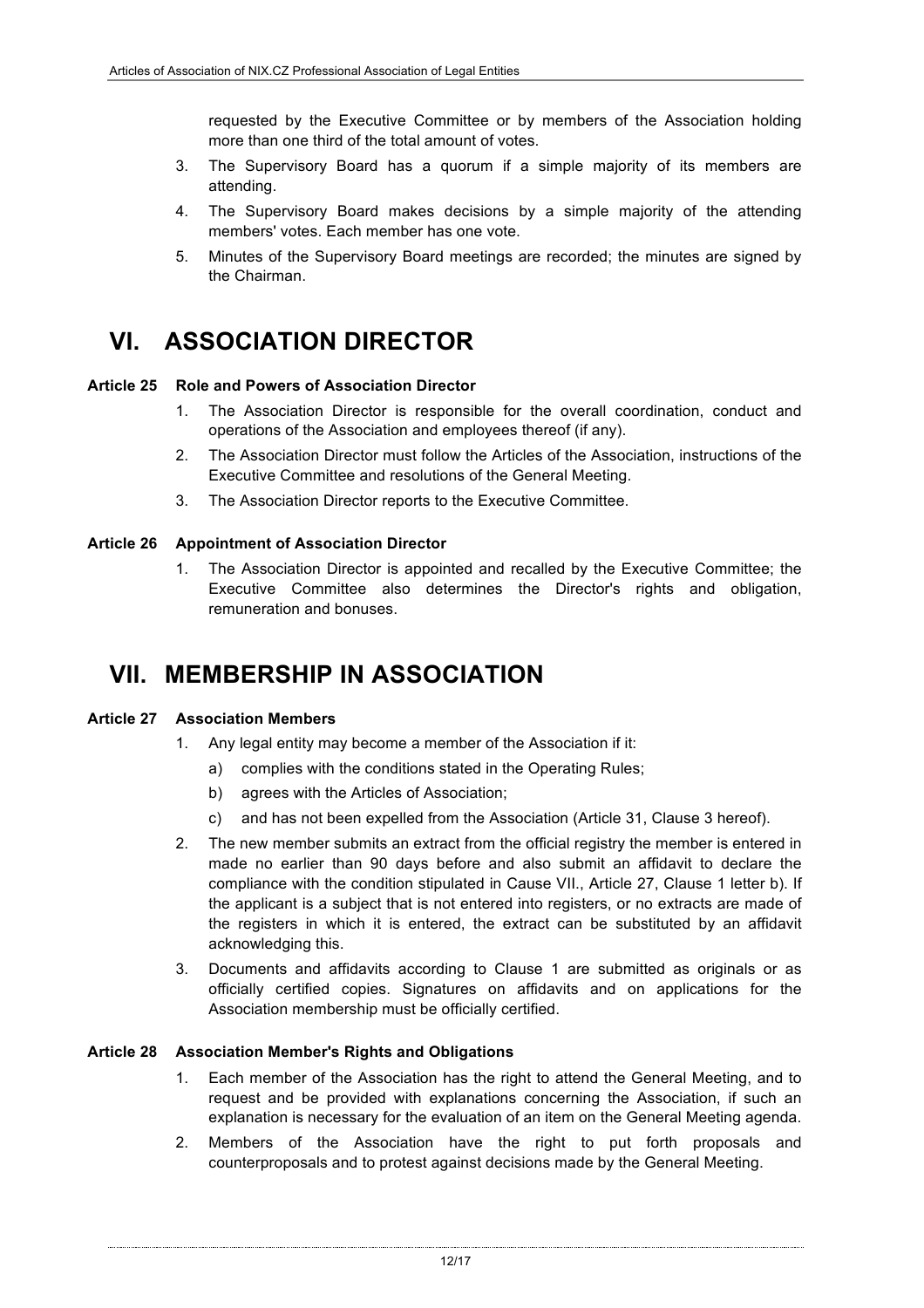- a) In case the text of the proposed resolution is shown in the invitation to the General Meeting, a proposal and counterproposals to the proposed resolution can be put forth no later than 3 days before the date of the General Meeting in written or electronic form to the Executive Committee, which shall inform the other members of the Association on the proposed text at the General Meeting at the latest together with the opinion of the Executive Committee.
- b) In case a proposal or counterproposal was put forth in accordance with letter a) of this Article it is possible to put forth other proposals or counterproposals to this proposal or counterproposal as well as to the draft resolution which this proposal or counterproposal refers to.
- 3. Each member of the Association has the right to be informed about the agenda of the General Meeting (Article 11, Clause 3 hereof) and to receive a copy of the General Meeting minutes (Article 12, Clause 3 hereof).
- 4. Members of the Association holding at least one third of the votes may ask the Executive Committee in writing to convene an Extraordinary General Meeting (Article 13 hereof).
- 5. Association members holding at least 20% of all the votes have the right to ask the Executive Committee in writing to include in the agenda a matter put forth by such Association members (Article 11, Clause 5 hereof).
- 6. Each member of the Association has the right to submit to the Executive Committee a draft public statement of the Association.
- 7. Each member of the Association has the right to use services provided by the Association under the terms and conditions as set forth herein, in the relevant pricelist and operating rules.
- 8. Each member of the Association shall refrain from making any public statements on the Association's behalf.
- 9. Each member of the Association shall refrain from taking any steps that do or might injure the Association's interests.
- 10. All members of the Association must follow the Articles of Association.
- 11. The members of the Association are obliged to keep confidential any information about the internal affairs of the Association including any activities of the bodies of the Association as well as all documents related to the activities of the Association.

#### **Article 29 Settlement of Claims and Liabilities**

- 1. Each member of the Association is entitled to the settlement of mutual claims and liabilities with the Association if the Association is dissolved (Article 37 hereof). No such entitlement to settlement applies if the member has transferred the membership, has left the Association or has been expelled from it.
- 2. If a member is expelled, that member's obligation is not affected to pay the annual membership fee for the year in which the membership terminates; the remainder of the annual membership fee, for the time in which it is no more the Association member in the respective year, is deemed a contractual penalty for a breach of the member's obligations for which the member was expelled.
- 3. If a member is expelled, that member's obligation is not affected to pay fees for services provided by the Association and to share the loss of the Association in the year in which the member is expelled.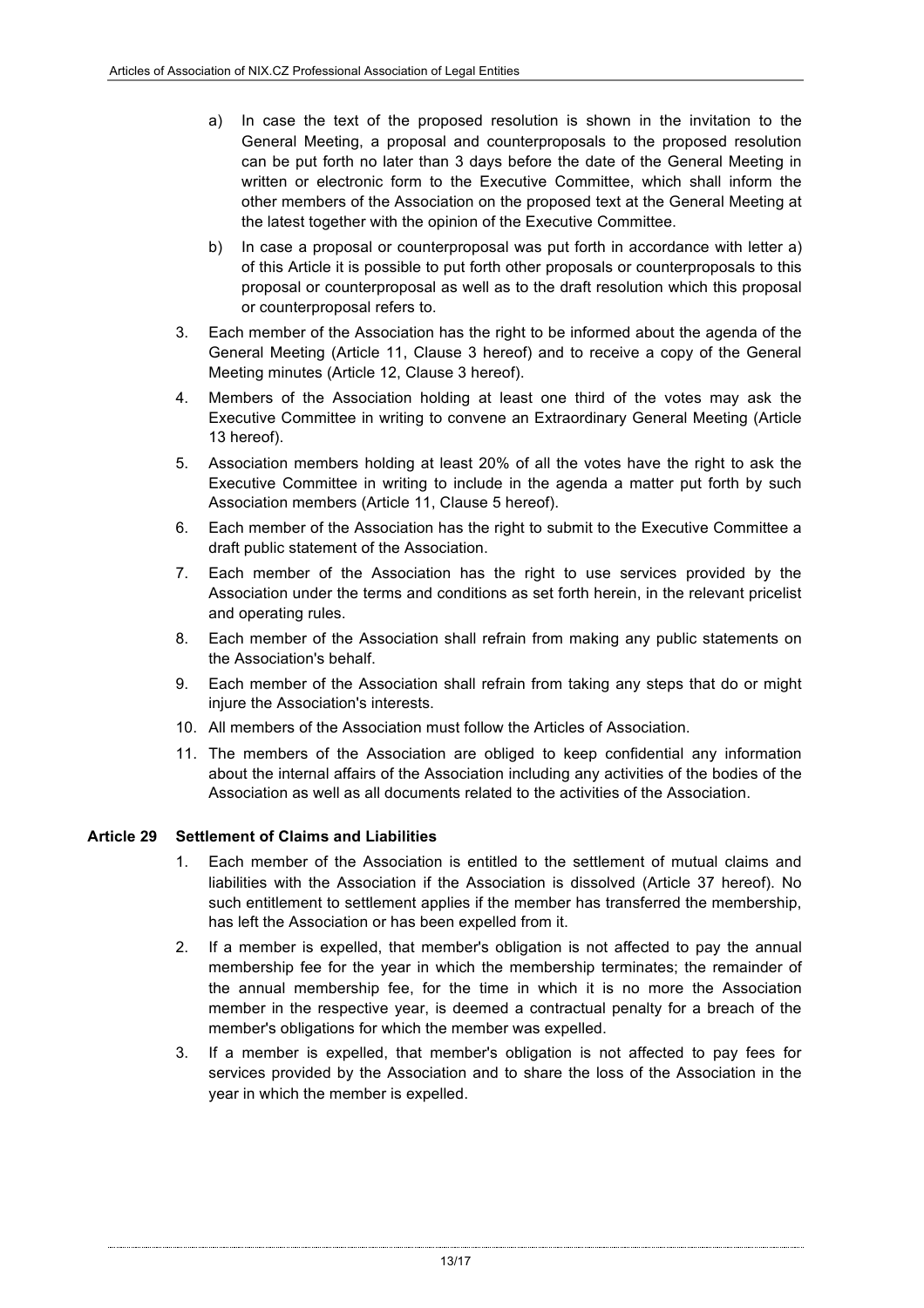#### **Article 30 Beginning of Membership**

- 1. The Association's founding members' membership commences upon the signing of the Memorandum of Association, effective as of the date on which the Association is entered in the Register.
- 2. New members may be admitted to the Association. An applicant for such membership shall put forth an application in which it must declare that it complies with the stipulated conditions (Article 27, Clause 1 hereof). The prescribed evidence of compliance with conditions must be attached to the application (Article 27, Clause 2 and 3 hereof). The application must include a statement of the applicant about its expected contribution to the Association's activities, specifically with respect to the service provided by and knowledge and experience of the applicant or of the applicant's employees and statutory bodies or members thereof.
- 3. The applicant must prove that the persons who signed the membership application on its behalf are entitled to bind the applicant; such entitlement is proven by extracts from the official registers in which the applicant is entered, and by Powers of Attorney with certified signatures. If the applicant is a subject that is not entered into registers, or no extracts are made of the registers in which it is entered, or if such extract does not contain a list of persons who are entitled to bind the applicant, the entitlement of the persons to act on the applicant's behalf is proven by their affidavit with officially certified signatures.
- 4. The Executive Committee is entitled to request more information or documents.
- 5. The Executive Committee reviews the application and shall decide about the admission of the applicant if the applicant has fulfilled the prescribed conditions.
- 6. Membership in the Association is effective as of the first day of the calendar month immediately following the date upon which the Executive Committee 's decision is made according to Clause 5.

#### **Article 31 Termination of Membership**

- 1. Membership in the Association is terminated by:
	- a) termination, without a legal successor, of existence of the legal entity that is the member; the membership of a member that is ceasing to exist becomes void if that member's legal successor is another member of the Association. If there are several legal successors of a member that is ceasing to exist, membership in the Association is passed to that legal successor to which it should be passed according to a decision made by the relevant bodies of the legal entities concerned, or according to an agreement between all such legal successors;
	- b) resignation from the Association;
	- c) expulsion from the Association;
	- d) transfer of membership in the Association;
	- e) dissolution of the Association.
- 2. Any member of the Association may leave by a written notice addressed to the Executive Committee. In this case, the membership terminates on the last day of the calendar month in which the notice is served upon the Executive Committee.
- 3. The General Meeting may decide to expel any member of the Association if:
	- a) the member has breached the Articles of Association;
	- b) despite a written prompt, its delay in payments of the Association's claims is longer than 30 days;

c) the member prejudices the reputation of the Association;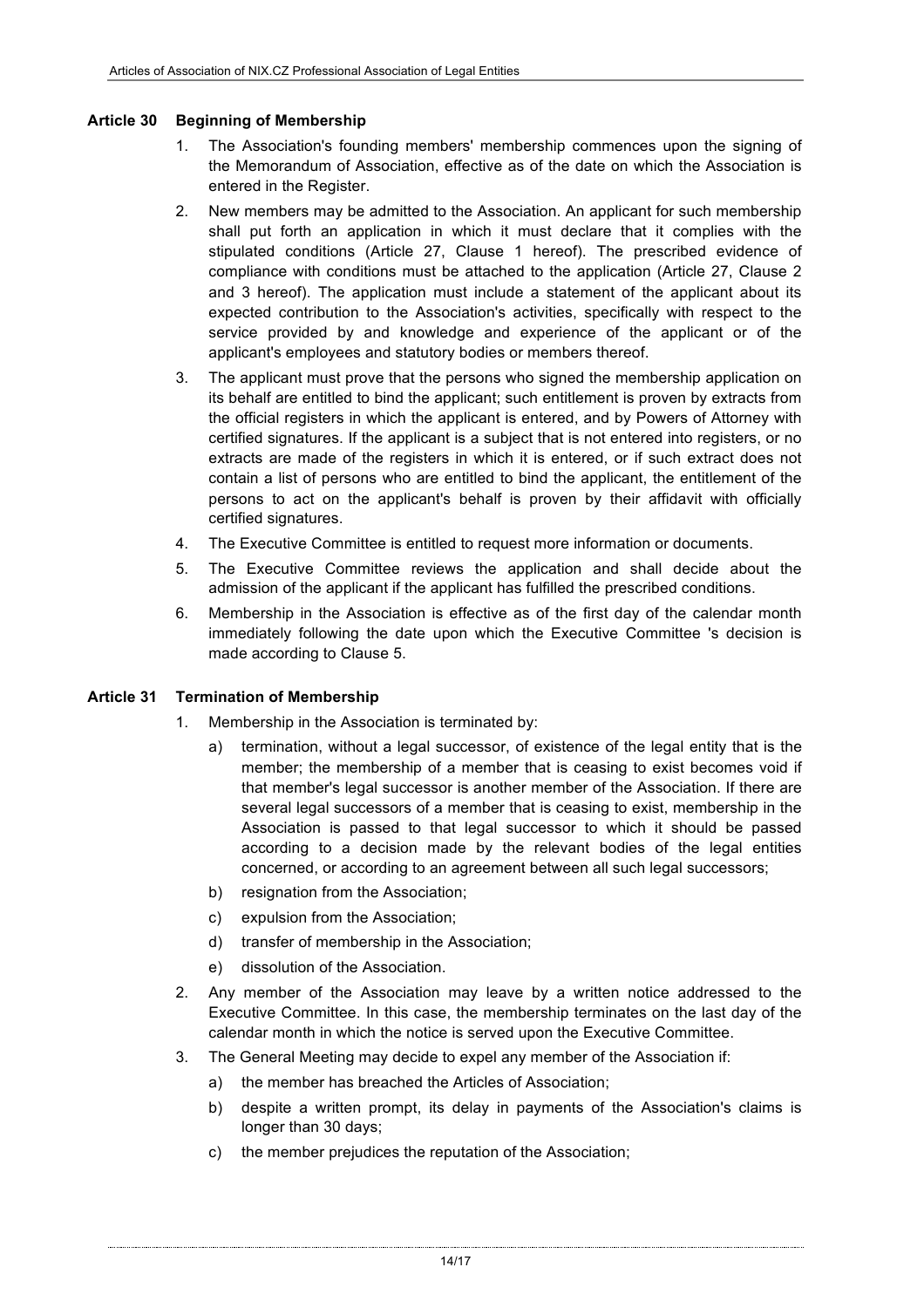- d) the member no longer complies with the conditions for membership (Article 27, Clause 1 hereof);
- e) the member has committed infringement on the Operating Rules;
- f) the member has committed an infringement on economic competition rules towards another member or other members of the Association, or towards the Association itself;

in spite of having been notified in writing by the Executive Committee of the breach of its obligations and the possibility of expulsion. If this is the case, the membership is terminated on the date upon which the General Meeting decides about the expulsion.

- 4. Each member of the Association is entitled to transfer its membership to a third party that complies with the conditions for membership in the Association.
	- a) The Executive Committee must, jointly by the transferor and the transferee, be notified of the transfer of membership. The notification must be accompanied by documents proving the transferee's compliance with the conditions for membership in the Association (Article 27, Clause 2 and 3 hereof). The transferee must also declare that it accepts any and all rights and obligations of the transferor, including the transferor's financial liabilities towards the Association.
	- b) The Executive Committee shall review the notification and decide on the membership transfer.
	- c) The transferor's membership is terminated and the transferee's membership begins on the first day of the calendar month immediately following the day upon which the Executive Committee approved the transfer of membership.

### **VIII. FINANCIAL MANAGEMENT**

#### **Article 32 Association's Accounting**

- 1. The Association uses the double-entry accounting system, to the extent and in the manner stipulated by law.
- 2. The accounting period is a calendar year and the Association's first financial year begins on the day of its incorporation in the Associations Register and ends on December 31 of the year in which such incorporation takes place.
- 3. After the end of the accounting period, the Executive Committee compiles the annual financial statements and, after their verification by an auditor, submits them to the Supervisory Board of the Association and subsequently to the General Meeting for approval.

#### **Article 33 Distribution of Profit**

1. The General Meeting decides whether the profit is to be left undivided or distributed among the Association's members. If the profit is to be distributed among the Association's members, the General Meeting shall put forth rules for such distribution.

#### **Article 34 Reimbursement of Loss**

- 1. The General Meeting decides about the method of reimbursement of loss.
- 2. The preferential source for loss reimbursement is from the undivided profit of previous years.
- 3. The General Meeting may decide that the loss is to be reimbursed from a special membership fee – the rules are specified by the General Meeting.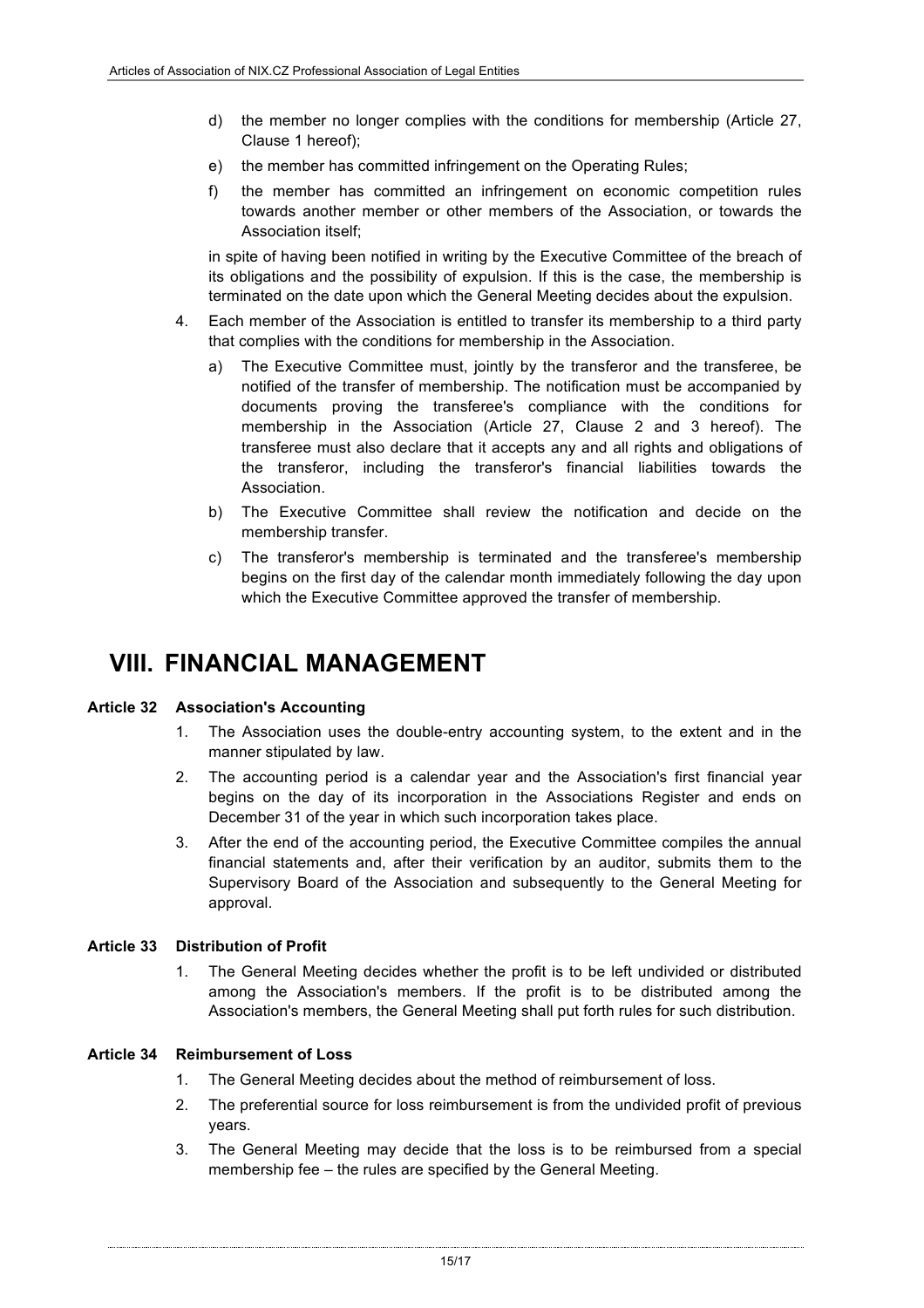### **IX. CESSATION AND LIQUIDATION**

#### **Article 35 Dissolution of Association**

- 1. The Association will be dissolved as of the date specified in the decision of the General Meeting to dissolve the Association, otherwise on the date when such a decision is passed.
- 2. After dissolution of the Association, its liquidation shall take place.

#### **Article 36 Cessation of Association**

- 1. The Association ceases to exist on the date upon which it is deleted from the Associations Register.
- 2. Cessation of the Association shall be preceded by its dissolution and liquidation.

#### **Article 37 Liquidation of Association**

- 1. The Association is liquidated in compliance with the provisions of the Commercial Code concerning the liquidation of business companies, applied appropriately.
- 2. Upon completion of the liquidation, settlement of the liquidation balance shall take place.
- 3. Shares of the Association members on the liquidation balance shall be calculated as the number of complete years of membership in proportion to the sum of the total number of complete years of membership of all the members.

### **X. FINAL PROVISIONS**

#### **Article 38 Governing Law**

- 1. The legal relationships ensuing under these Articles of Association, the mutual relationships between the members of the Association related to their membership in the Association, and the other legal relationships within the Association are governed by Czech law.
- 2. In any matters not regulated by these Articles of Association, such relationships are governed by the generally applicable legal provisions, specifically, by the provisions of the Civil Code.

#### **Article 39 Communications with Association Members**

- 1. Written matter for a member of the Association is sent to the member's address entered in the list of the Association members published at the Intranet of the Association.
- 2. Each member of the Association is obliged to notify the Association of all changes in the data entered into the list of the Association members, especially the registered address, and of all contact addresses including the E-mail addresses and other details that are to be used for communication with the member according to that member's notification. Announcement of all these changes is made through the Intranet of the Association.
- 3. If a document is signed by a person that the member specified as its contact person, such a document shall be deemed an expression of that member's will. This shall also apply to electronic communications (in the Association's intranet or by E-mail) if the contact person is identified by the method specified in the Association's Operating Rules.